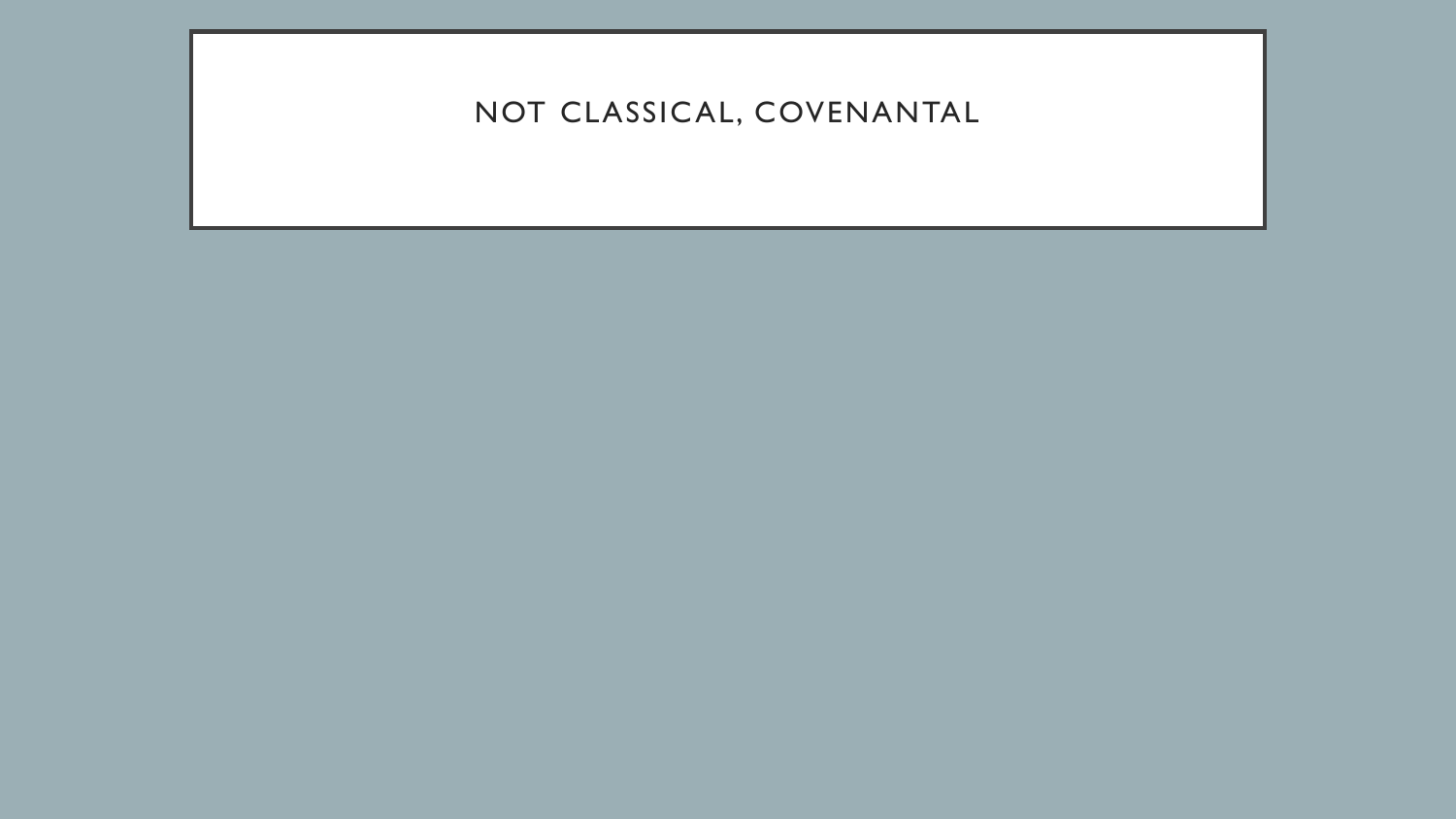## *CLASSIC AL APOLOGETICS*

Generally:

p. 101 "At their classical best, the theistic proofs are not merely probable but *demonstrative*". Argument for *certainty*. By that is meant that the arguments are scientifically *demonstrated*.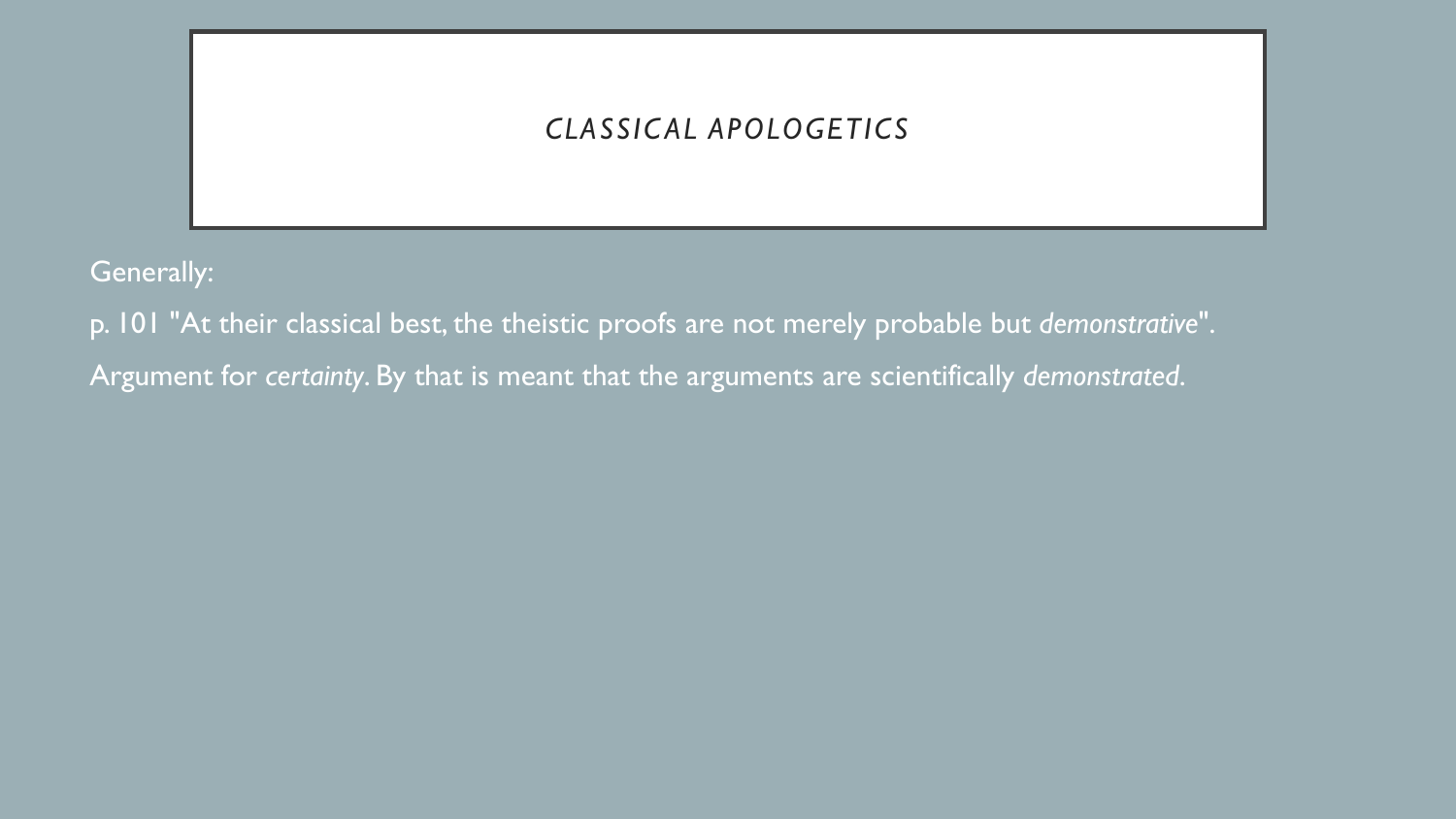## DEMONSTRATIVE?

"… a different understanding of the proofs than is found among the medieval doctors: the *rhetorical* form indicates, among other things, that the *primary force of the proofs is not so much to demonstrate as to persuade* the opponent of the existence of God. The Reformed orthodox version of the proofs, therefore, neither operates at a primarily theoretical level *nor serves to ground their theological systems in a rational foundation*. The proofs are directed primarily against those who, for a variety of reasons, ignore the reality of God's power and grace in human life and act as if God were an absent deity." Muller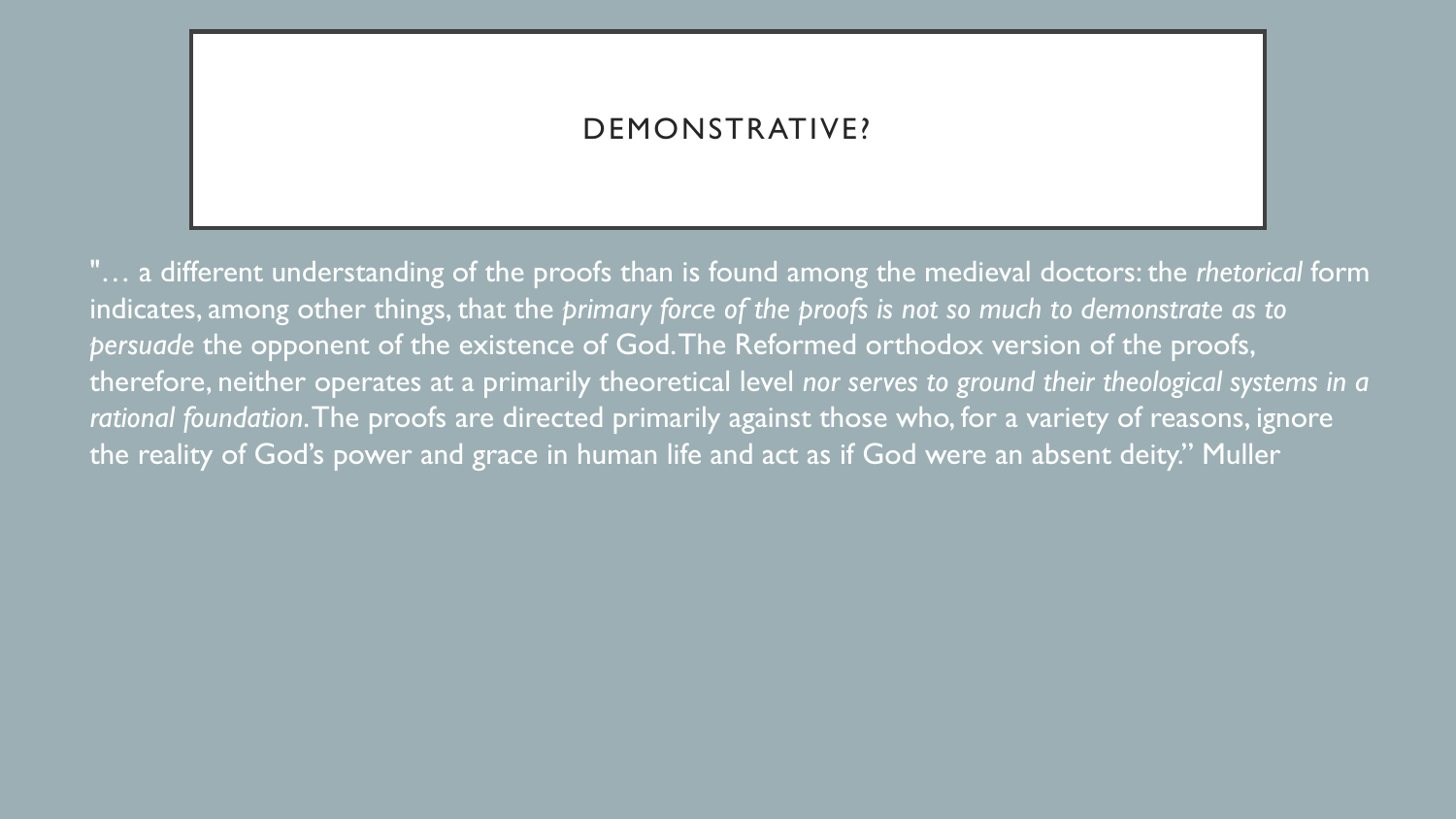## REASON AND DEMONSTRATION

"The form and the function of the proofs of God's existence in the Reformed orthodox systems, thus, also provide evidence against the claim that this theology is a form of rationalism. On the one hand, *these proofs do not function as the necessary and proper foundation of the doctrine of God.* They do not typically serve, as they did in Aquinas' *Summa*, as a demonstration of the ability of reason to point toward the same conclusion as is given by revelation, and *therefore of the ability of reason to venture into theological discussion*. Their primary purpose is to attack skepticism and atheism *on the basis of a fundamental, but nonsaving natural knowledge, including the innate knowledge of God or immediate sensus divinitatis shared by all people*. This approach does not indicate the creation of an independent and/or prior natural theology…" **Muller**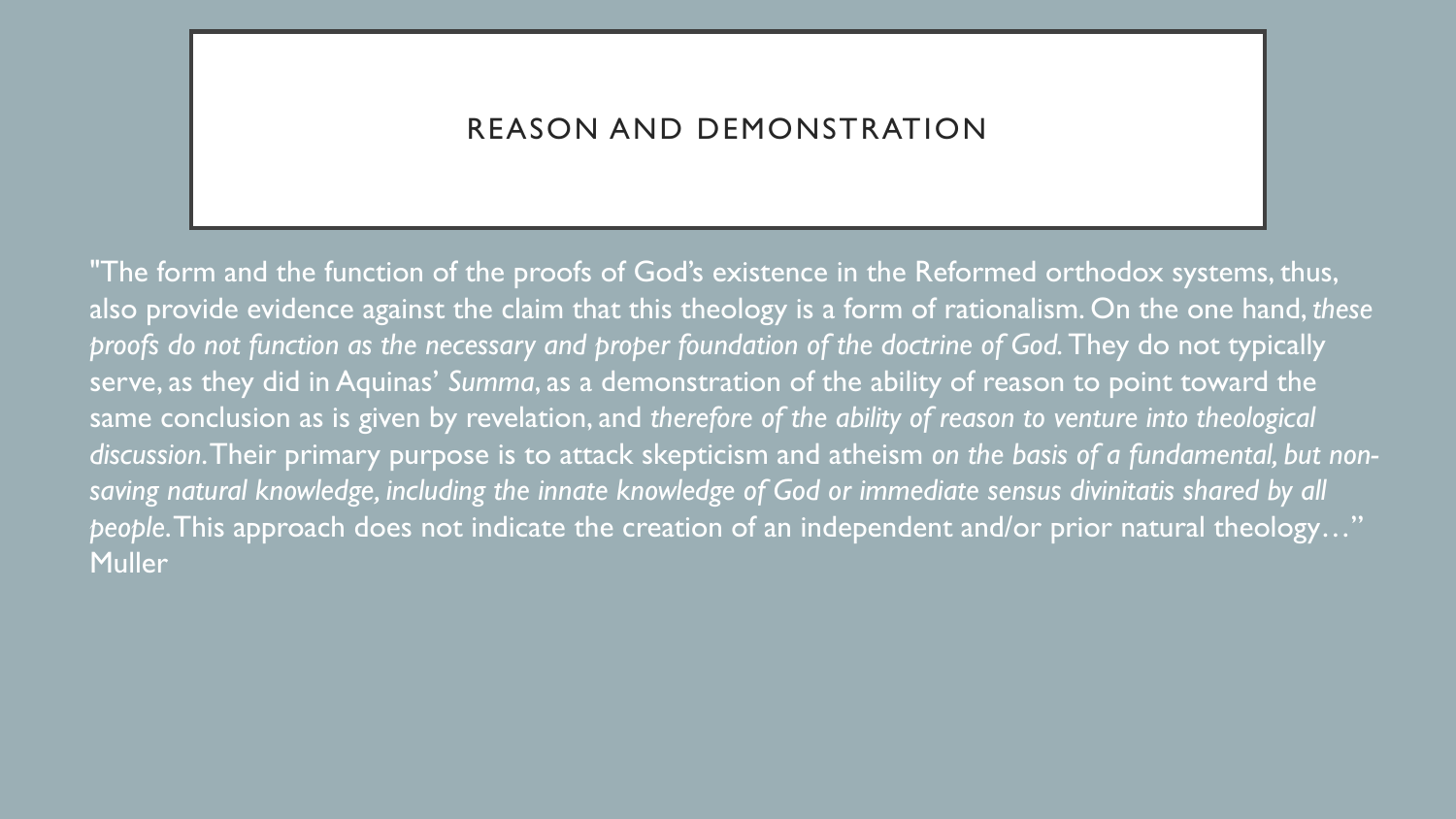## A "BIBLICAL *A PRIORI*"

"The a priori order of the typical orthodox Reformed theological system rests on the testimony of God to his own existence—*on a biblical a priori*—and not on the ability of the theologian to argue the existence of God. (This model contrasts with Burman's Cartesian approach and, in the course of the development of orthodoxy, with the *fully rationalist* approach found in the eighteenth-century Wolffian systems, in which the doctrine of God in "supernatural theology" *must be preceded by the demonstration of God's existence* in "natural theology."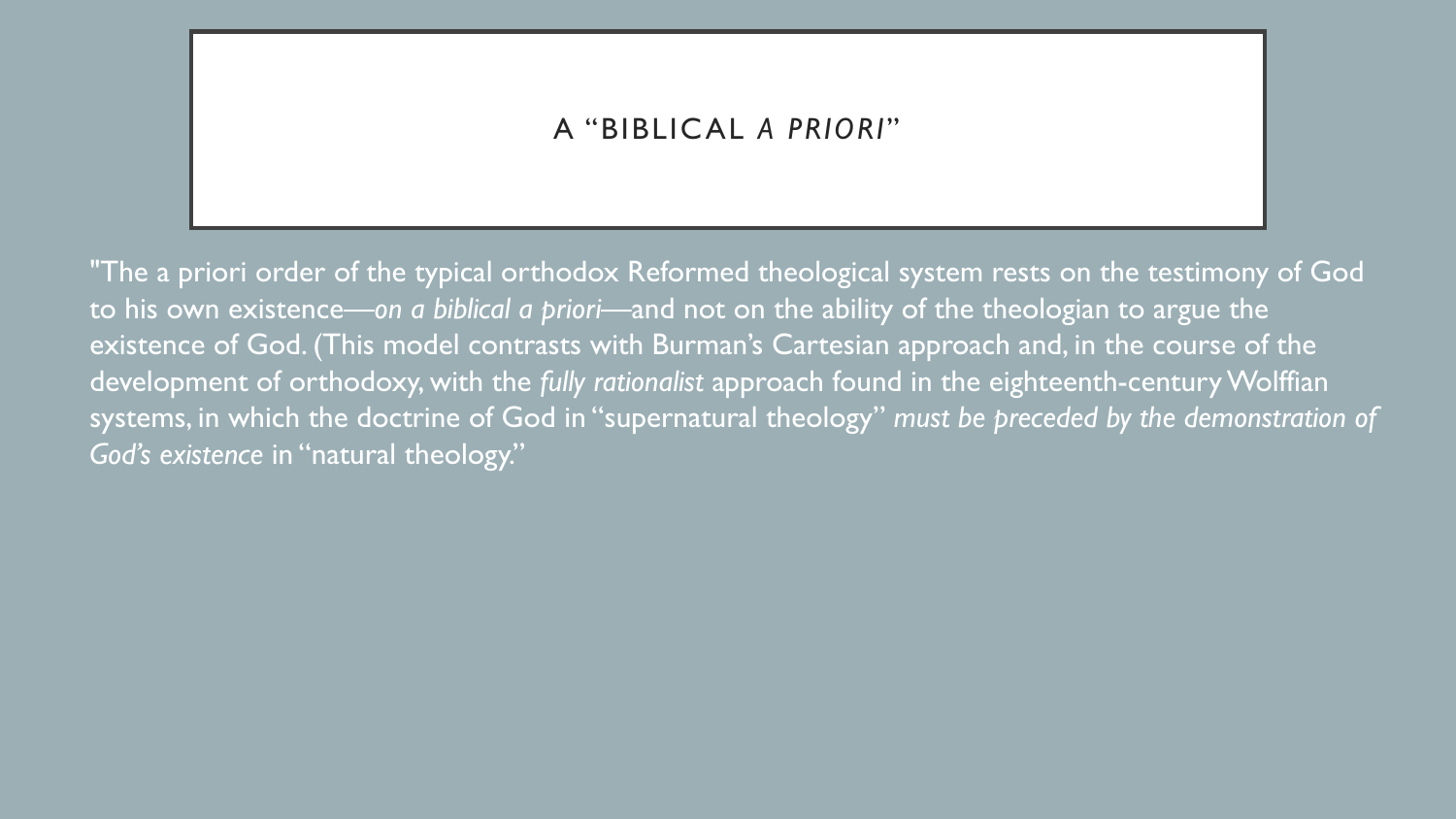## SELF-AUTHENTICATION/ATTESTATION OF SCRIPTURE

*Classical Apologetics,* 141, "Getting away from these circles we resume our linear thinking. The Word first testifies to the Spirit before the Spirit testifies to the Word. There is no circle here because when the Word testifies to the Spirit it has already been established as the Word of God by apologetics.It is *virtually* granted that the Bible (not assumed to be inspired) contains *generally* reliable history."

#### Geisler:

Presuppositionalists claim that the Word of God is self-authenticating. It needs no proof. It is the basis for all other conclusions, but it has no basis beyond itself. But what they fail to see is that while all of this is true of the Word of God, nonetheless, it is not thereby true of the Bible. For there must be some evidence or good reasons for believing that the Bible is the Word of God.

Presuppositionalists argue [that] the Word of God stands on its own, with no need of proof beyond it...The fact is, that any such truth claim demands evidence and good reason — the kind provided by Classical Apologetics.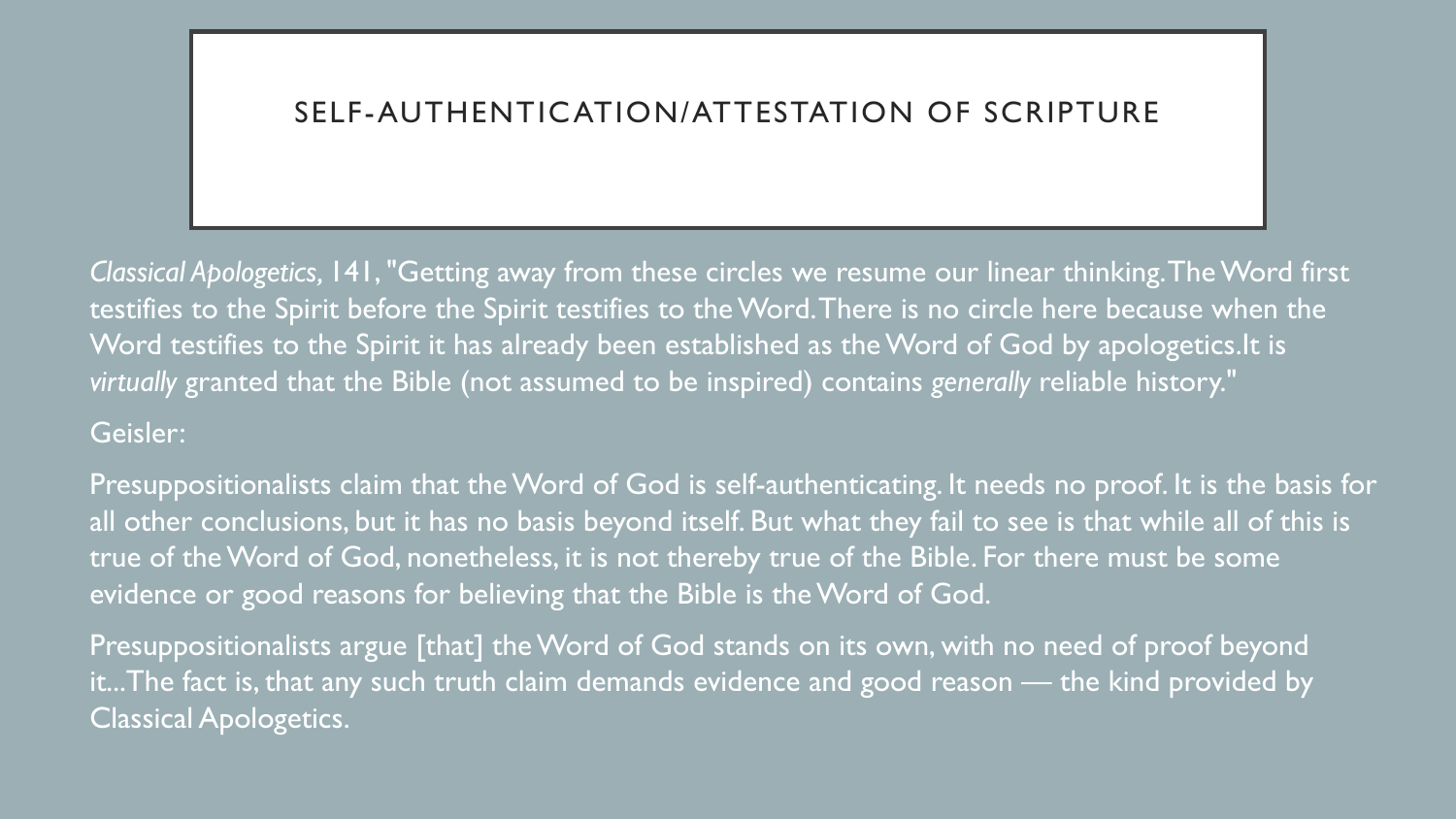## GISBERTUS VOETIUS (1589-1676)

#### Martin Becanus, *The Calvinist Circle:*

The circle of Calvinist theology...consists in first proving the Divine authority of the Bible by referring to the subjective testimony given by the Holy Spirit, and then attempting to prove that this inner acknowledgement comes indeed from the Spirit of God by referring to the Bible...

Voetius: No other principle or external means whatsoever that is distinct from Scripture and prior, superior (either in itself or with respect to us), more certain and better known, exists or can be invented that is suitable to certainly and infallibly demonstrate to us the authenticity and trustworthiness of Scripture, or to radiate by a clearer light than Scripture itself radiates.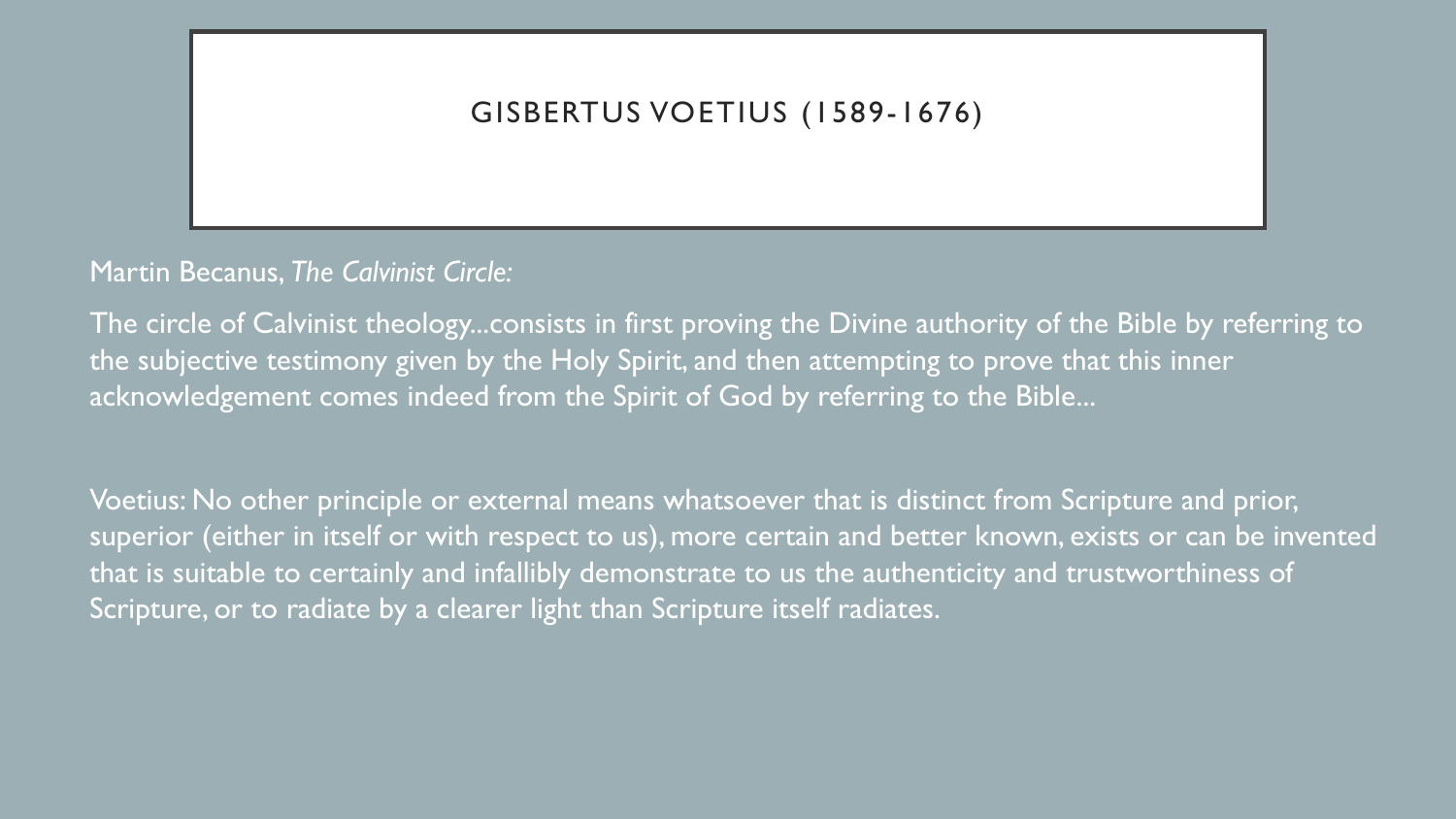## JOHN OWEN (1616-1683)

"We cannot," say the Papists..., "know the Scripture to be the word of God by the testimony of the Spirit. For either it is public testimony, which is that of the church" (and if this be granted they have enough); "or it is private testimony. But then," they say, "it will follow, 1.that our faith in the Scripture is enthusiasm. 2.That if the private testimony of the Spirit be questioned; it cannot be proved but by the Scripture; and so the Scripture being proved by the Spirit, and the Spirit again by the Scripture, we shall run in a round, which is no lawful way of arguing."

And, indeed, they do plainly run into a circle, in their proving the Scripture by the authority of the church and the authority of the church again by the Scripture; for with them the authority of the church is the motive or argument, whereby they prove the divine authority of the Scripture, and that again is the motive or argument, by which they prove the authority of the church. And so both the church and the Scripture are more known than each other, and yet less, too: more known, because they prove each other; and less known, because they are proved by each other.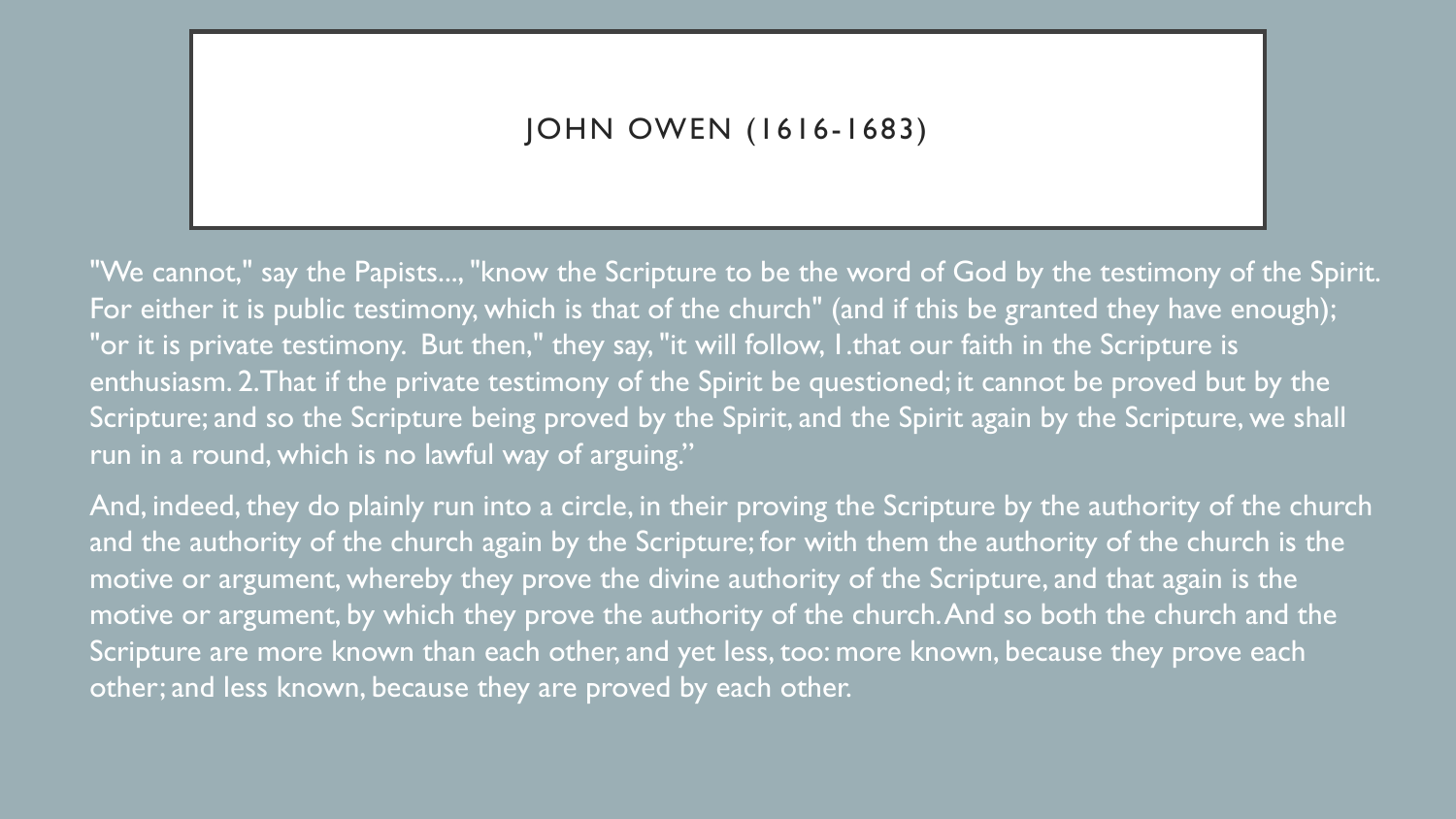## NATURAL REVELATION/NATURAL THEOLOGY

Assertion 9: General revelation yields a knowledge of God from nature — a *natural theology*.

*If people do in fact have a knowledge of God from nature, then a natural theology is possible*.

Natural theology, which is derived from general revelation, stands as a polar opposite to fideism… *Where natural theology asserts that people can and do gain valid knowledge of God by means of natural reason reflecting upon natural revelation*, fideism asserts that God can be known only by faith.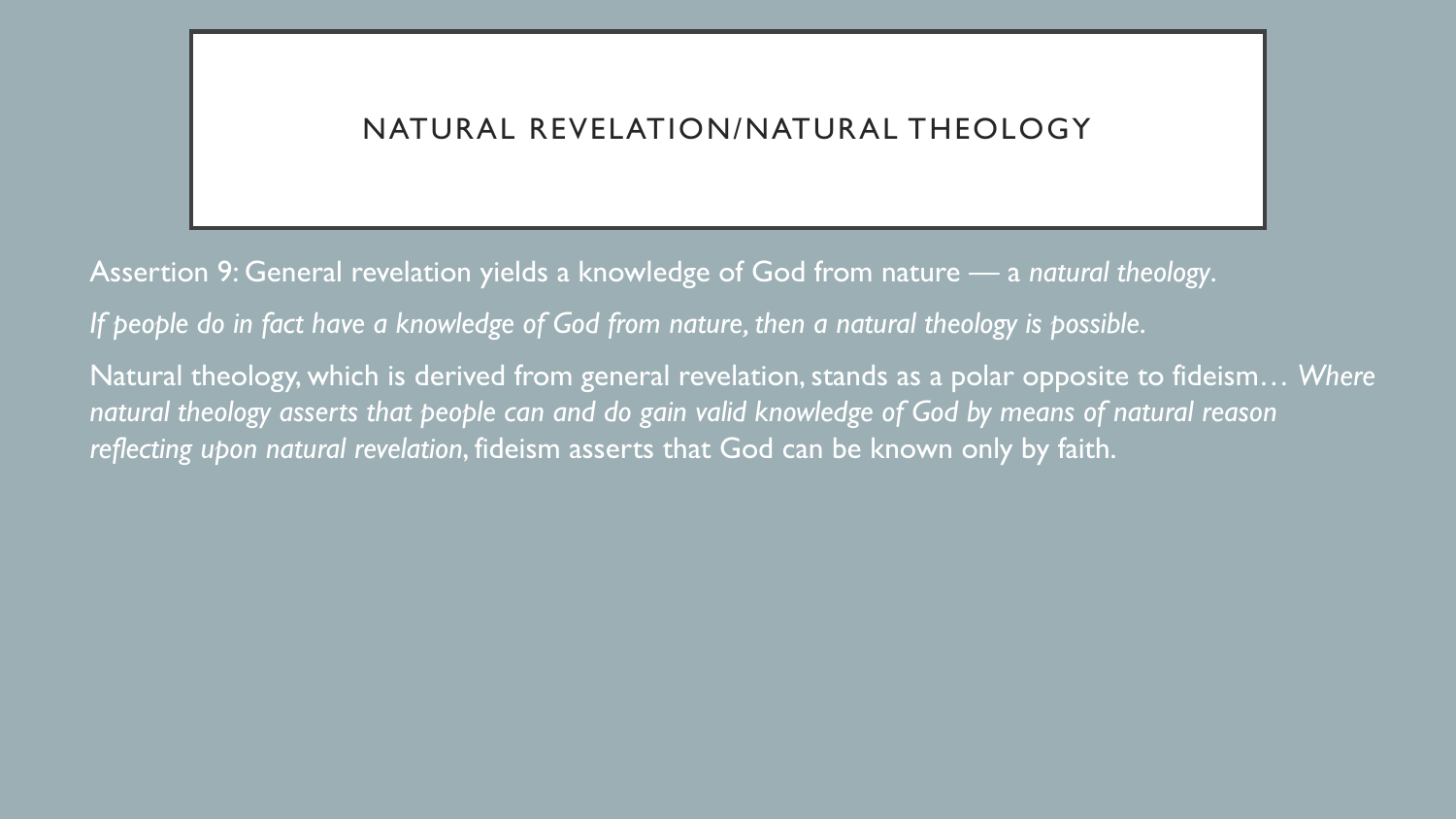## MULLER ON A REFORMED VIEW

"…elements of the Thomistic "five ways" are used in rhetorical rather than in formally demonstrative arguments. Given, moreover, that God has been identified as the *principium essendi* of theology, the nominally Thomist *a posteriori* arguments no longer assume that God is not *per se nota*, not self-evident: rather, in a structure of argument that is *profoundly anti-Thomistic*, the arguments assume that God, as *principium*, is both self-evident and indemonstrable."

Although the Reformed orthodox discuss and even elaborate natural theology in a manner quite different from the theological efforts of the Reformers, the basic Reformation era understanding of the limits of natural knowledge of God and, therefore, of any attempt to formulate a natural theology *clearly not Thomistic in its implications for the use of philosophy and reason in theology or in its denial of analogy between God and creation*—carries over into the theology of the Reformed orthodox, including its ambivalence about the value of the purely philosophical doctrine of God as Creator.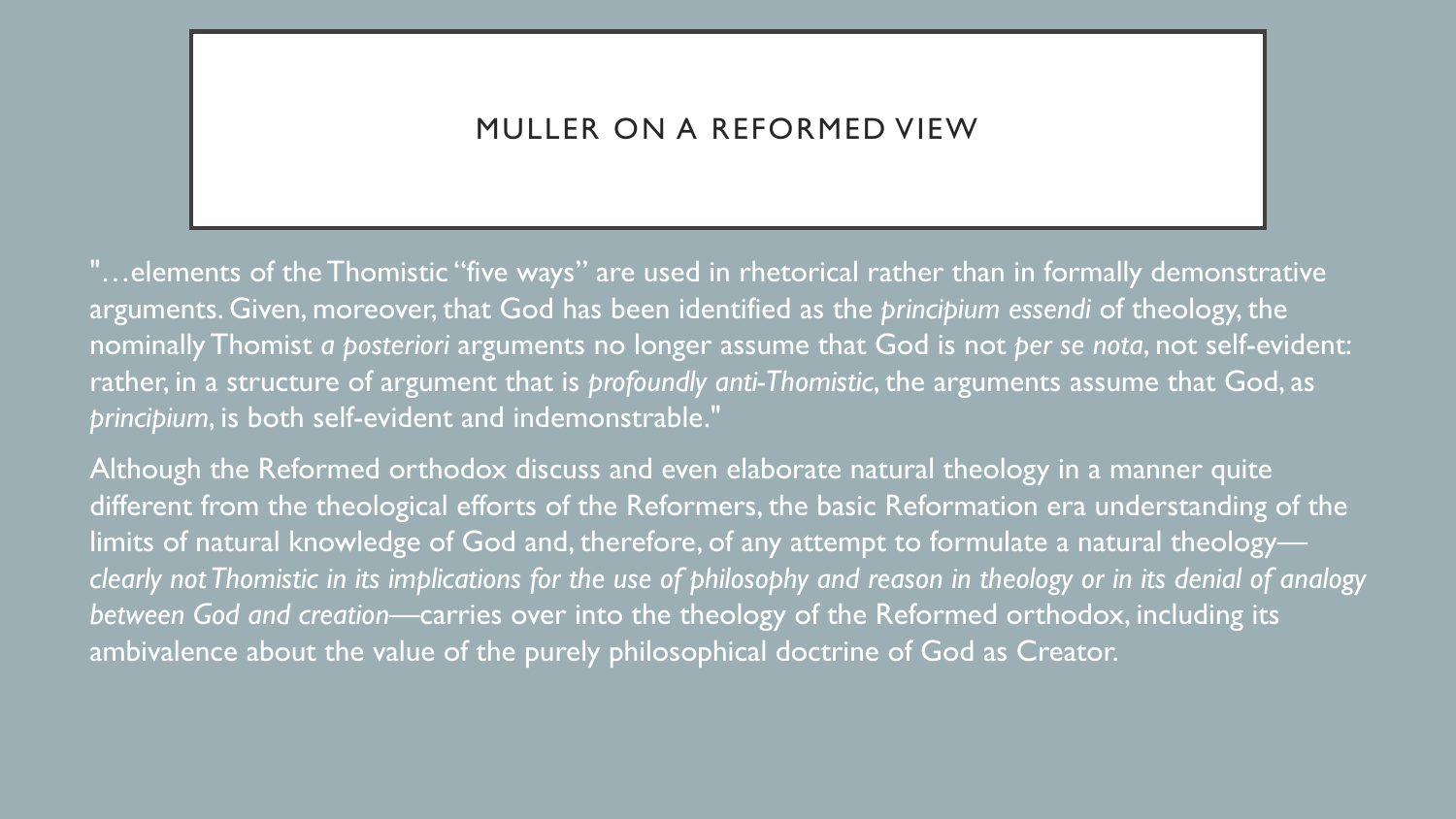### REFORMED AND THE *ANALOGIA ENTIS*

...virtually all of the formulators of Protestant theology denied the Thomist analogia entis and declared that no proportion exists between the finite and the infinite (*finiti et infiniti nulla proportio*). Muller

Vermigli concludes that no matter how clearly God may be inferred from nature to be the Creator, it is nevertheless necessary to know God as Creator by faith. The article of creation is the first article of the creed. Remove it from the articles of faith and the subsequent related doctrines, including the doctrines of original sin and Christ, will be unable to stand. *Faith itself demands that we learn even of creation by revelation. Vermigli thus explicitly sets aside the* analogia entis *of his Thomist teachers*.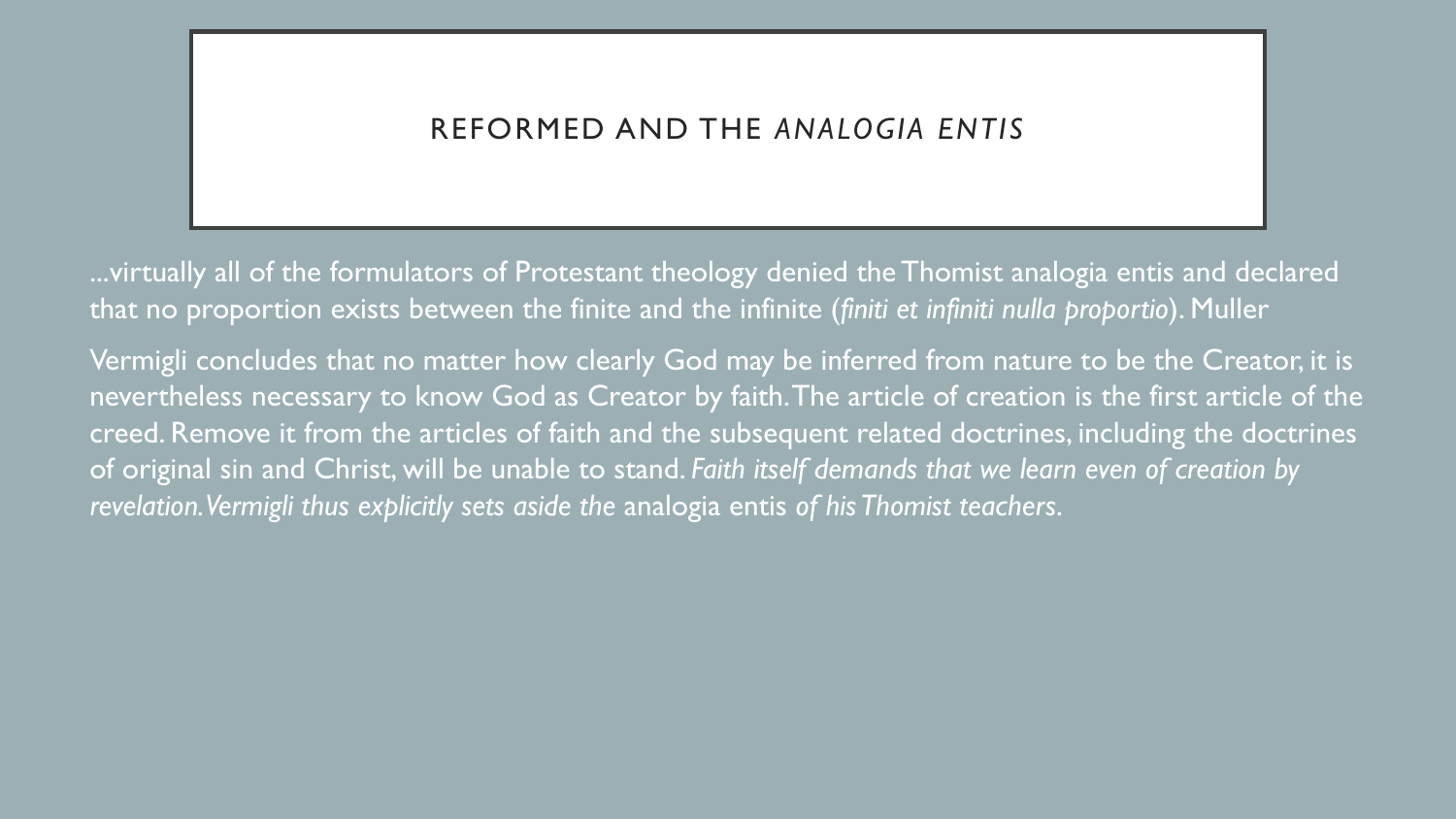# NOETIC EFFECTS OF SIN (NES)

*Classical Apologetics* 216 — "Van Til confuses the sinner's *rejecting* sound knowledge with *not having* sound knowledge. Therefore, he represents the unregenerate as having and not having knowledge."

*p. 50 —* "To harmonize the Pauline passages, all that is necessary is to point out that general revelation provides and produces a *cognitive apprehension of God*. It does not produce intimate knowledge or saving knowledge."

Rom. 1:19-20, John 1:1-9 AND Gal. 4:8; 1 Thess. 4:5; 2 Thess. 1:8; 1 John 4:8.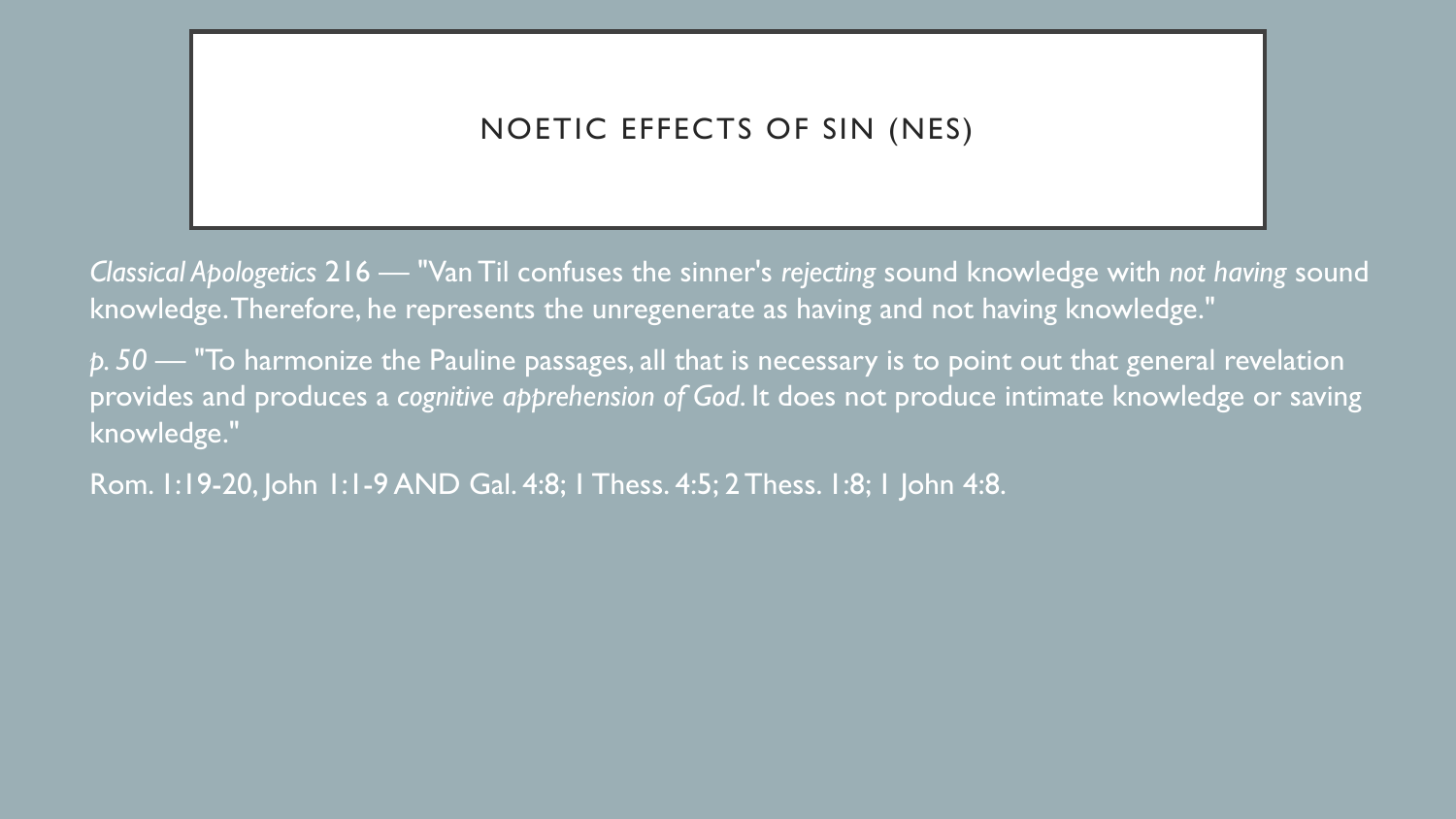## TROUBLING TAKES ON THE NES

*Classical Apologetics,* 243, "We suggest that classic Reformed orthodoxy saw the noetic influence of sin not as direct through a totally depraved mind, but as *indirect* through a totally depraved heart."

233, "But people do not necessarily consider themselves in opposition to God, *whose existence they do not even know at the outset*. They do not necessarily deny the divine being as Van Til insists they do. People do not assert their autonomy against an initially known God as Van Til insists they do. *They simply operate according to human nature*."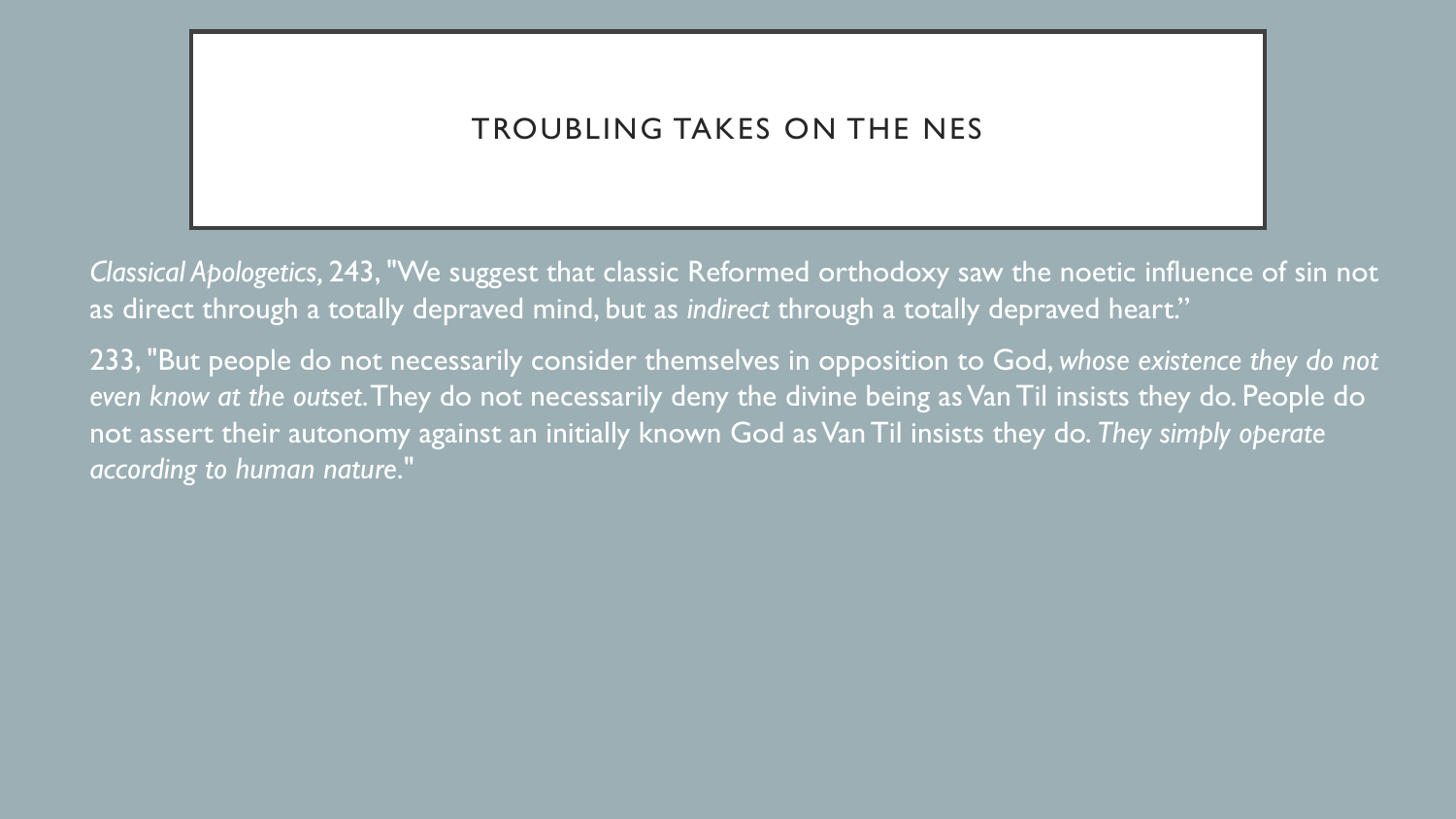### REFORMED ON EPISTEMOLOGY

"These early Reformed statements concerning theological presuppositions focus, *virtually without exception*, on the problem of the knowledge of God given the fact not only of human finitude but also of human sin. The critique leveled by the Reformation at medieval theological presuppositions added a soteriological dimension to the epistemological problem. Whereas the medieval doctors had assumed that the fall affected primarily the will and its affections and not the reason, the Reformers assumed also the fallenness of the rational faculty: a generalized or "pagan" natural theology, according to the Reformers, was not merely limited to nonsaving knowledge of God—*it was also bound in idolatry*. *This view of the problem of knowledge is the single most important contribution of the early Reformed writers to the theological prolegomena of orthodox Protestantism. Indeed, it is the doctrinal issue that most forcibly presses the Protestant scholastics toward the modification of the medieval models for theological prolegomena*." Muller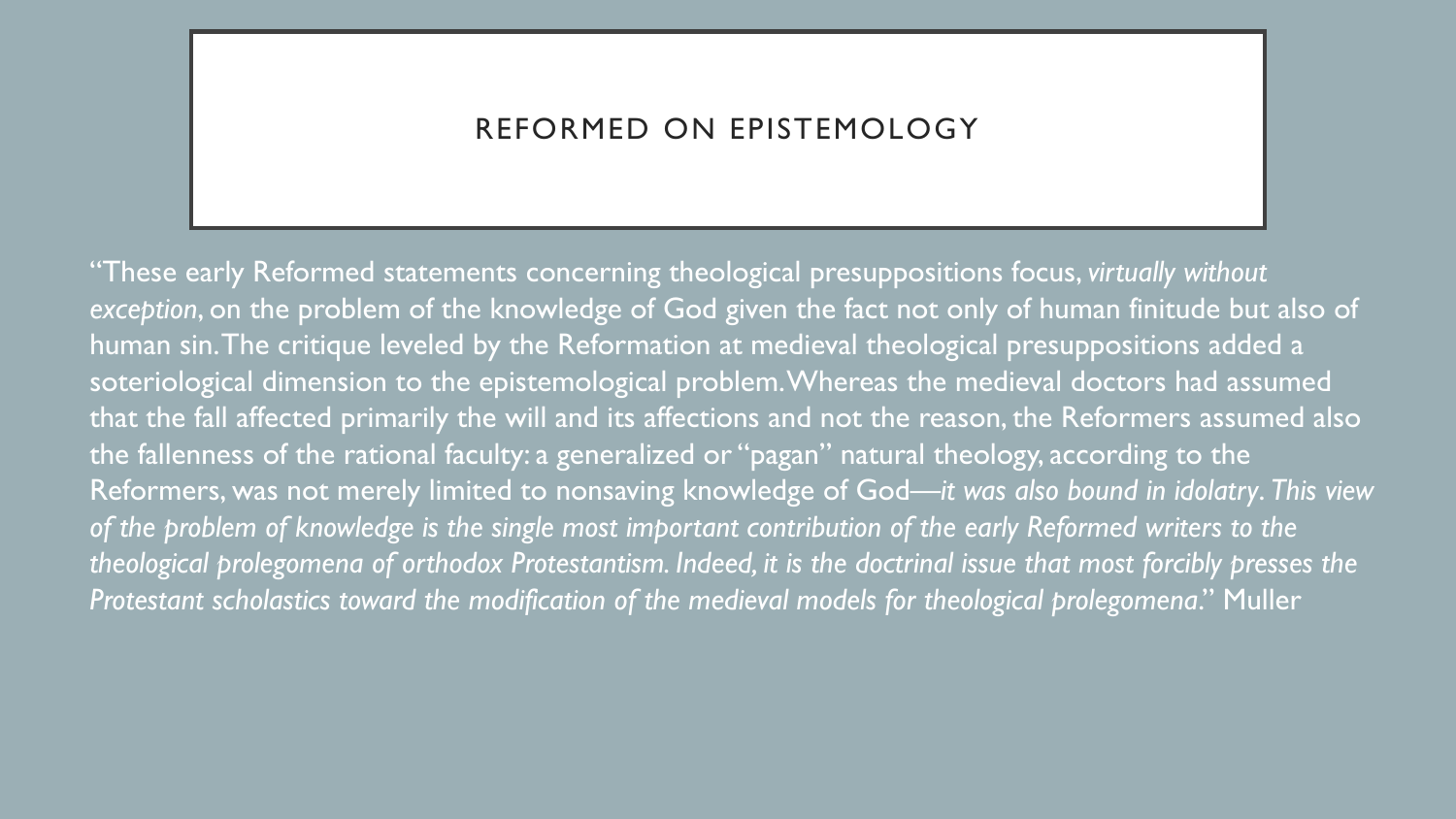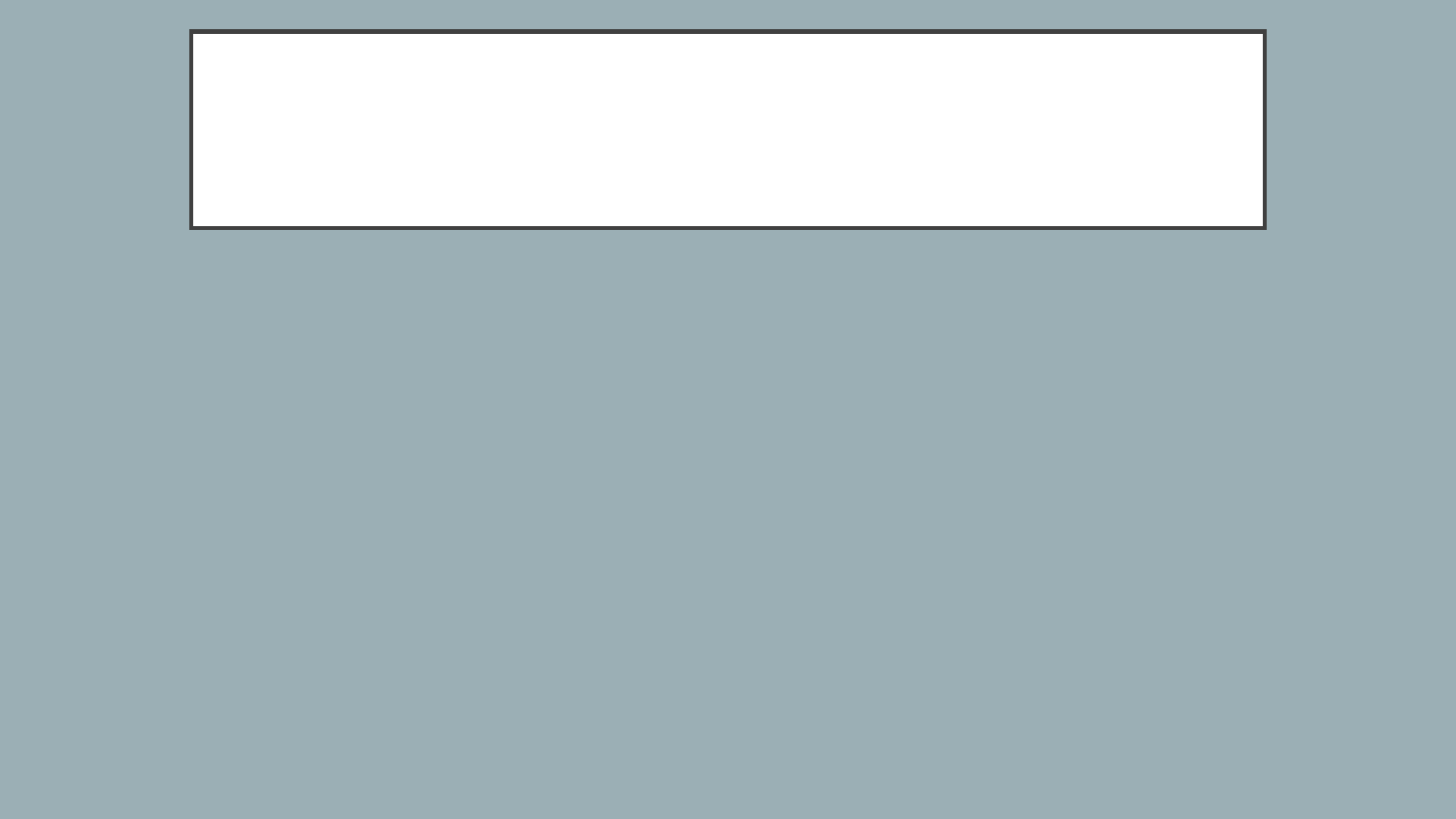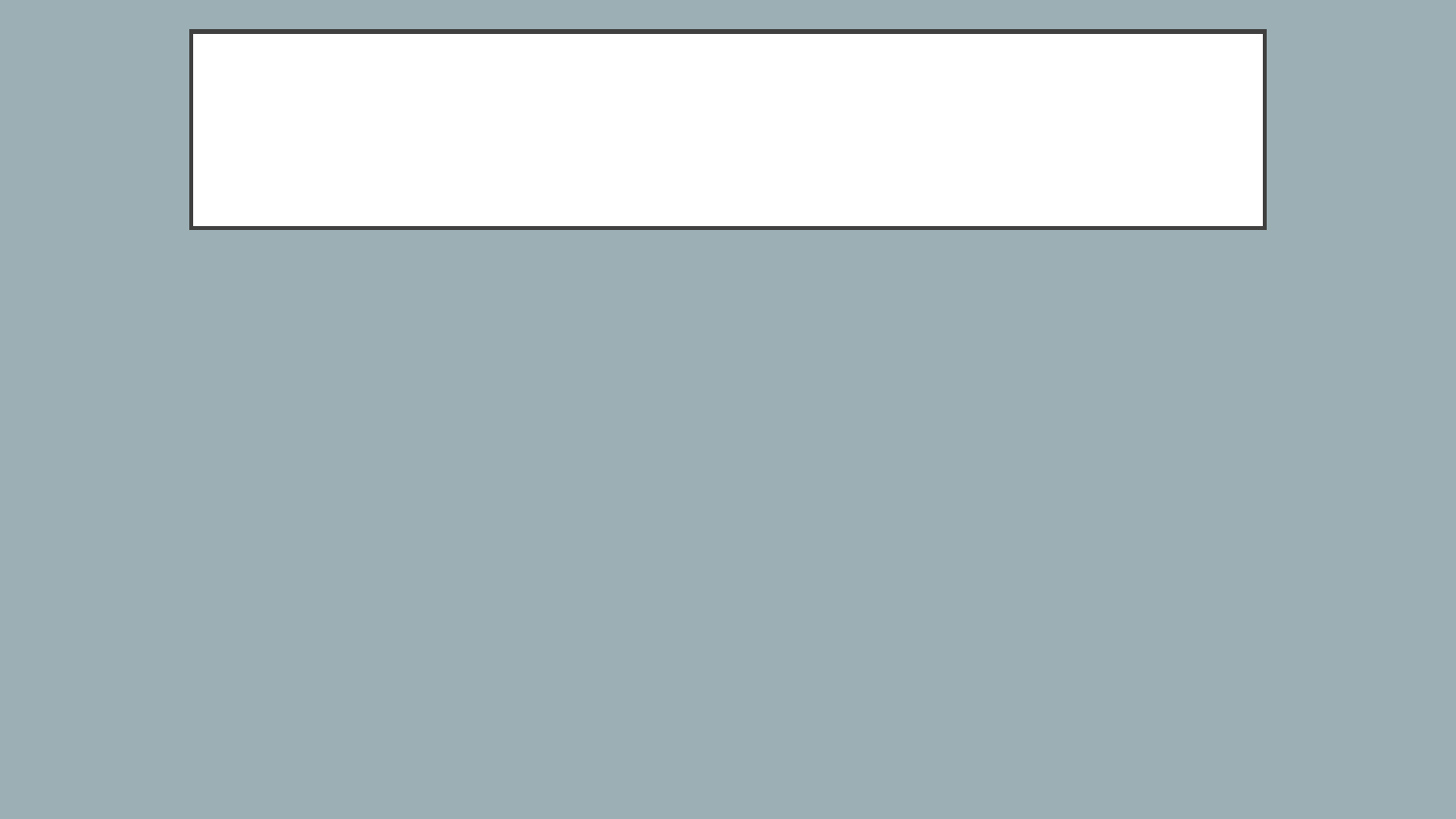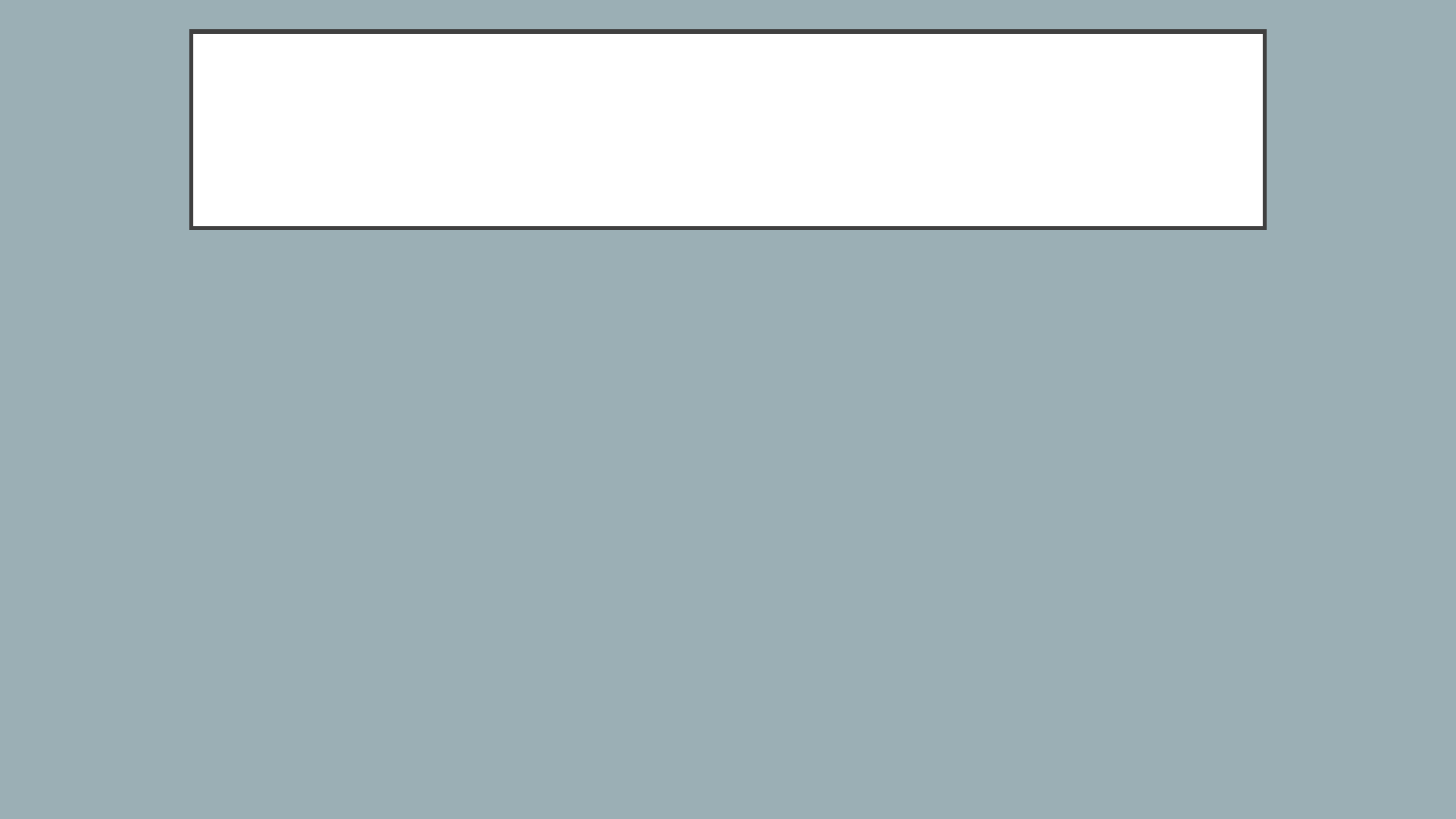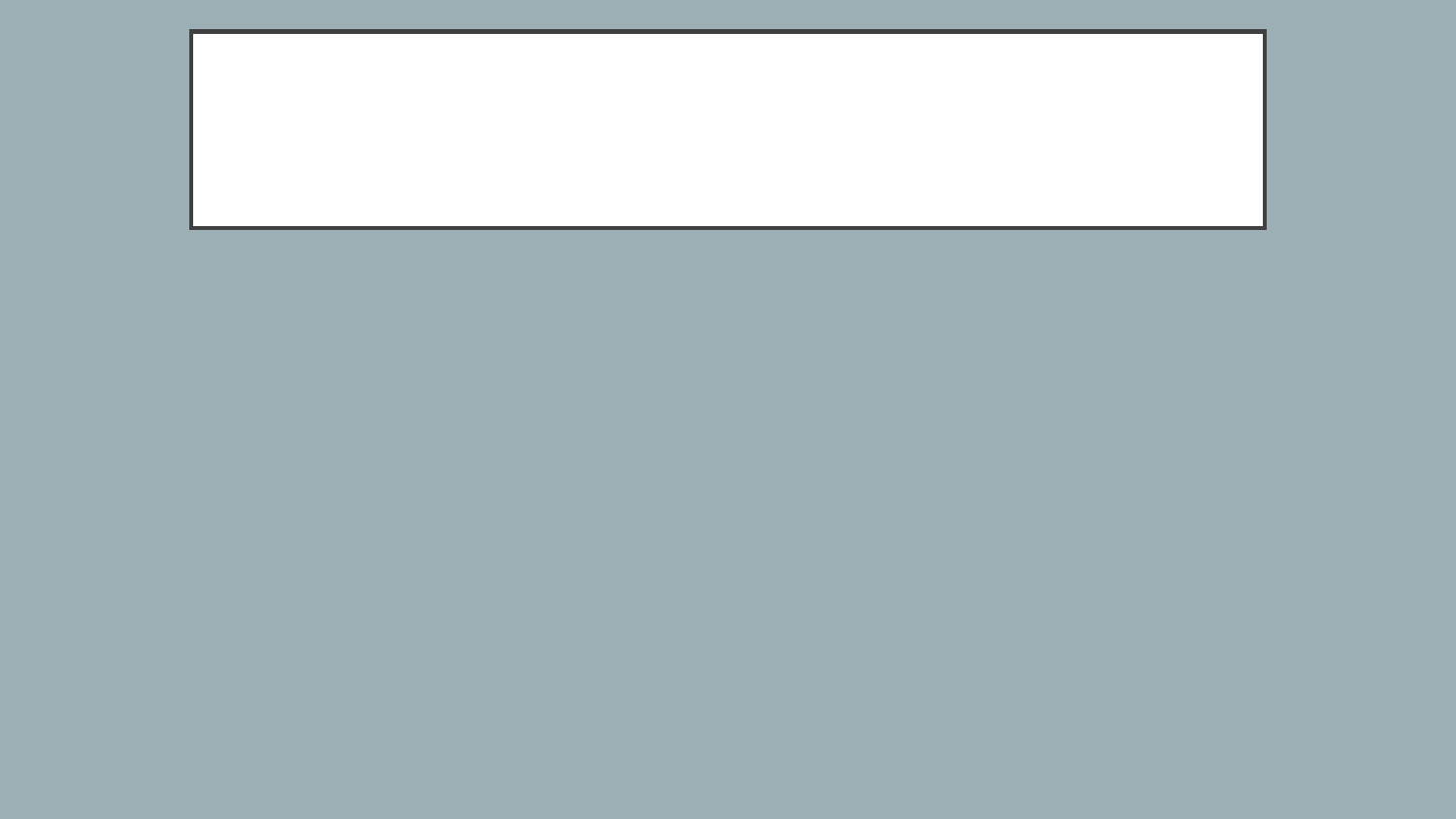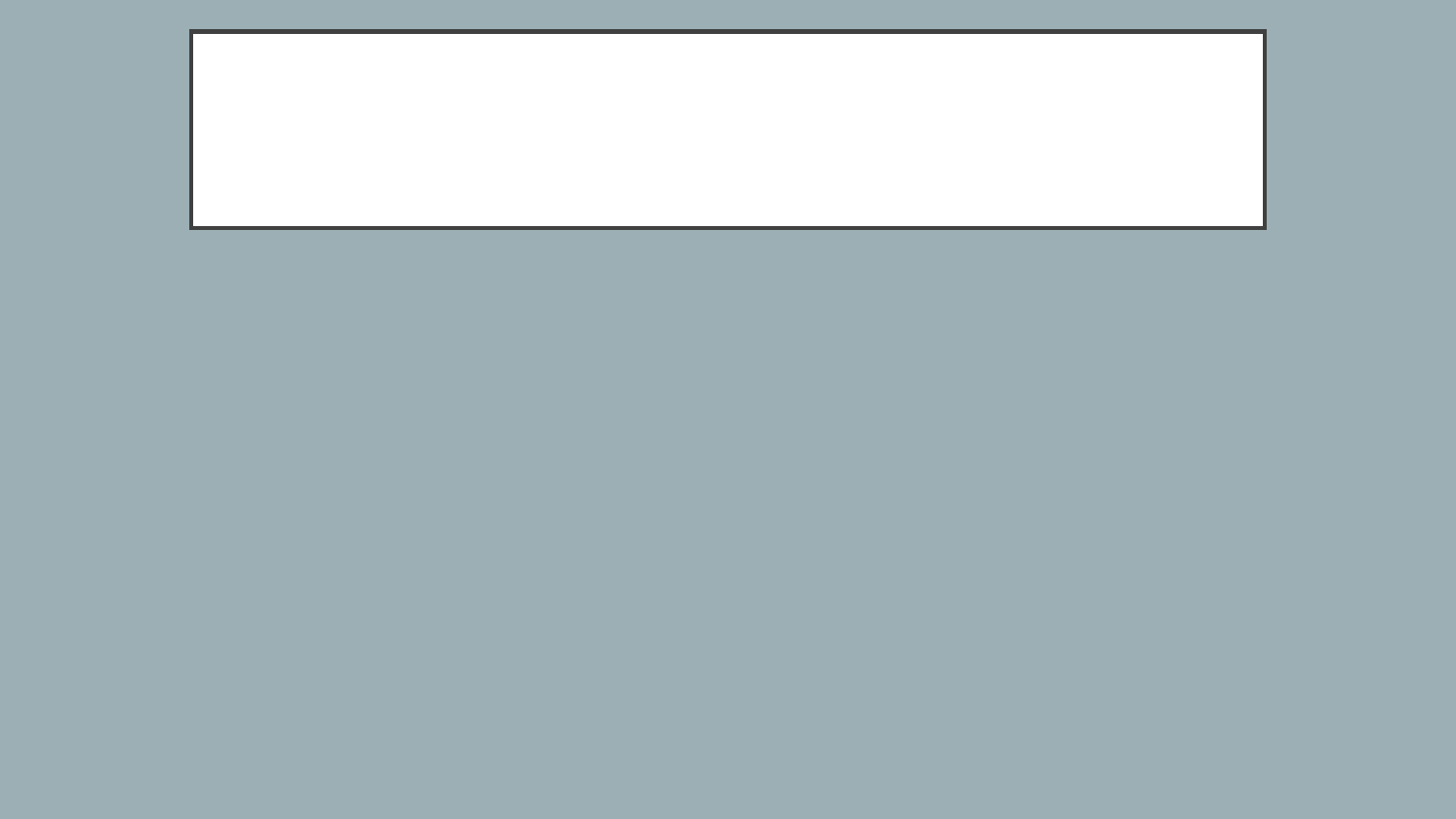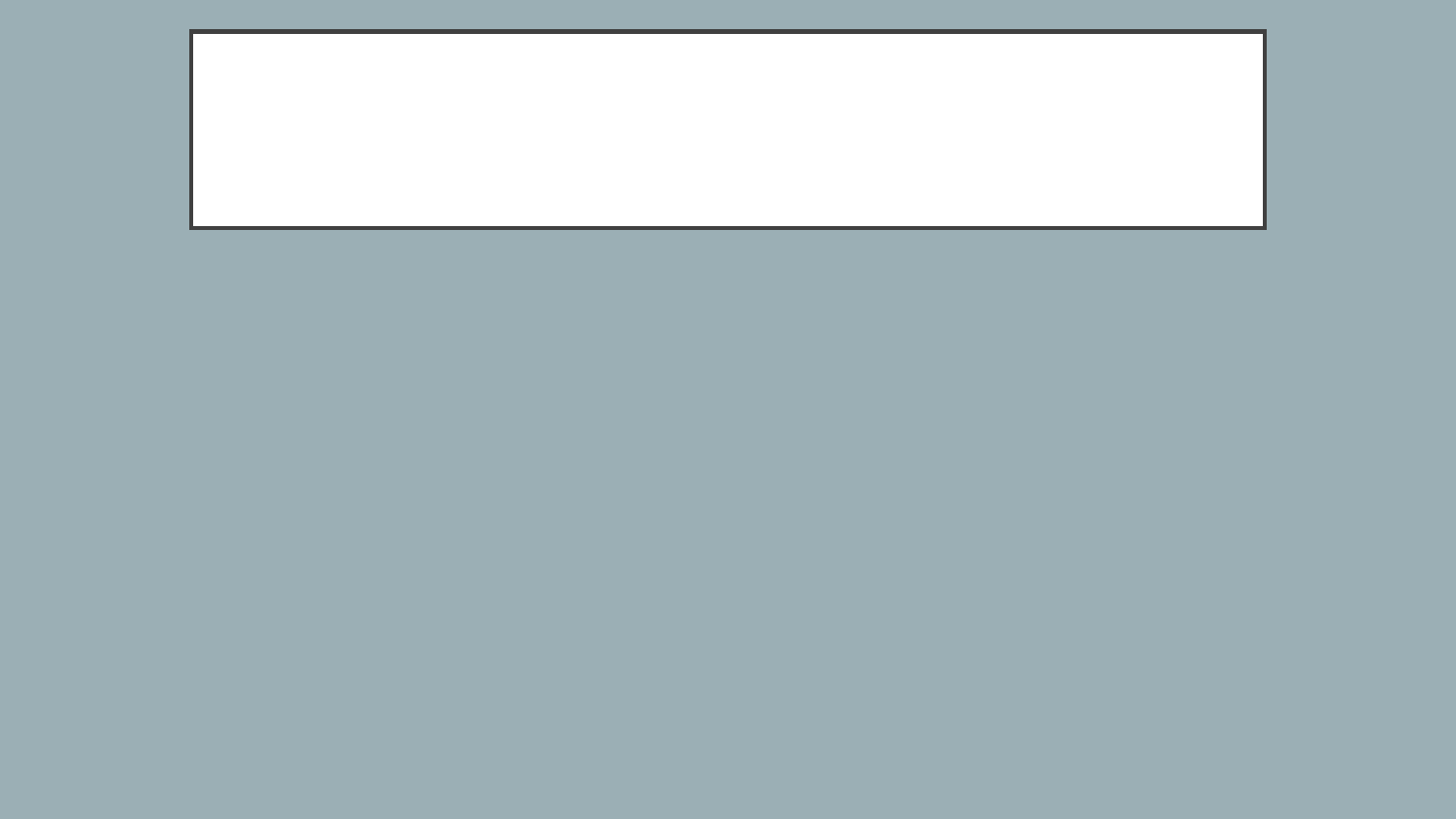